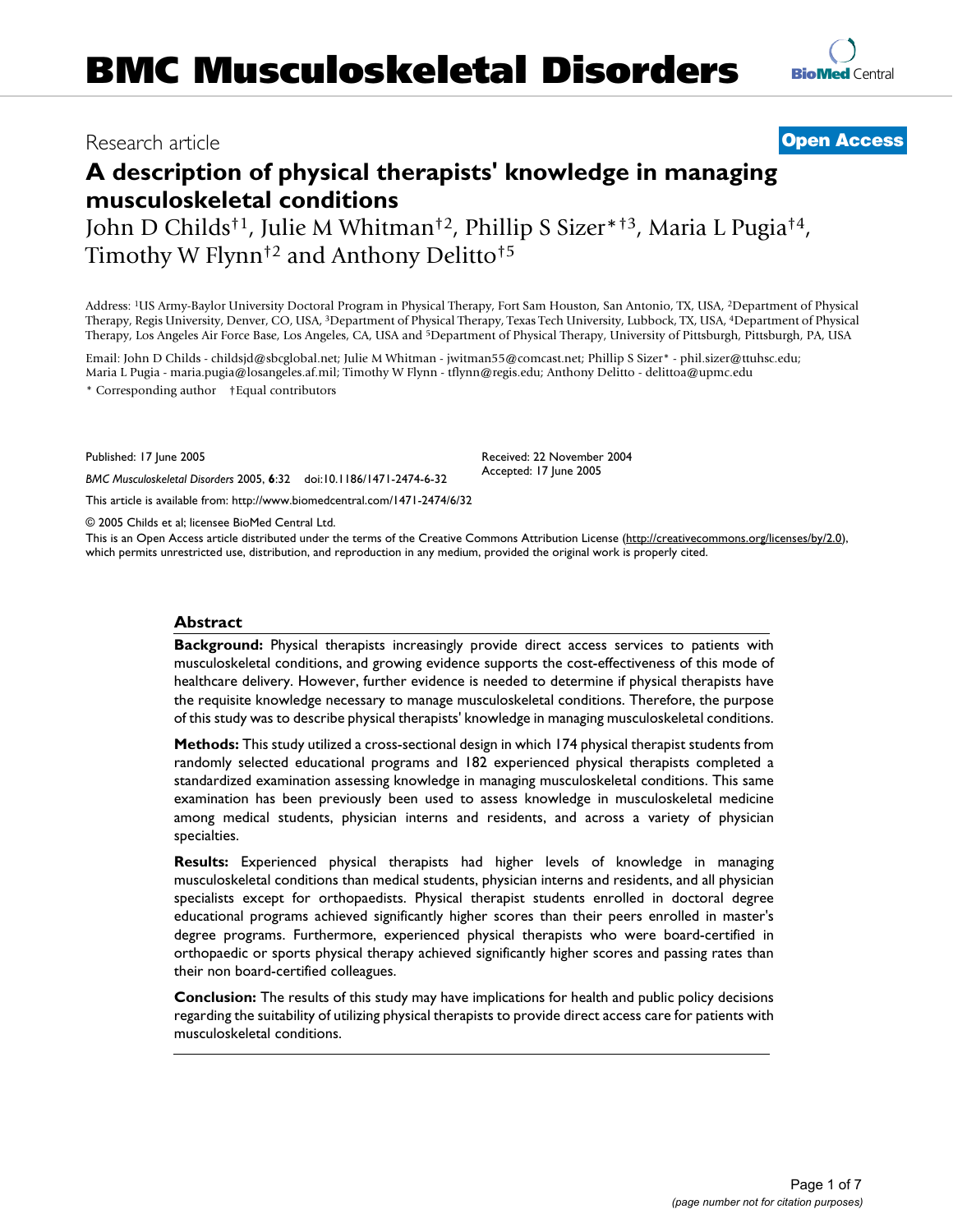#### **Background**

Musculoskeletal conditions account for roughly 25% of patient complaints in the primary care setting[1]. However, physicians have been shown to lack confidence in their evaluation and treatment skills of these patients [2- 6]. Although its de-emphasis in medical school curricula has been repeatedly implicated,[1,5,7-9] almost half of American medical schools still do not require any formal training in musculoskeletal medicine[10]. This lack of confidence is reflected by poor performance on formal assessments of knowledge in musculoskeletal medicine[7] and less than optimal practice patterns for patients with musculoskeletal conditions[11]. Freedman and Bernstein[7] assessed knowledge in musculoskeletal medicine among 85 physicians during their first week of their internship following graduation from medical school using a standardized examination. The mean score was just under 60%, with only 18% of physicians scoring above a level determined orthopaedic program directors as the minimum threshold necessary to establish competency in musculoskeletal medicine in the primary care setting[7]. Matzkin et al[12] recently demonstrated similar suboptimal levels of knowledge in musculoskeletal medicine among medical students and residents. Except for orthopaedists, they also found that experienced physicians across a variety of specialties demonstrated less than adequate knowledge related to musculoskeletal medicine. The authors concluded that training in both medical school and non-orthopaedic residency training programs was inadequate, a sentiment that has been echoed elsewhere[13].

Considerable evidence supports the benefits of early access to physical therapy care [14-18]. In particular, physical therapists increasingly provide their services without physician referral (ie, direct access). Seventy percent of the public reports they would seek care from a physical therapist without physician referral for musculoskeletal conditions, [19] with 39 states having passed legislation supporting this mode of healthcare delivery [20]. Multiple studies have demonstrated that physical therapists can provide safe and cost-effective care for patients with musculoskeletal conditions in direct access practice settings, supporting the expansion of direct access physical therapy services [21-26]. For example, physician referral episodes of care reportedly increased physical therapy claims by 67%, office visits by 60%, and costs by 123% than when patients directly accessed physical therapy without physician referral[24].

Despite the curricular emphasis placed on the management of musculoskeletal conditions in physical therapy programs, to date few studies have described physical therapists' knowledge of the skills necessary to manage these patients in a direct access setting. A musculoskeletal

written examination has been developed and validated for this purpose[7,27]. The examination has been administered to physician interns,[7] medical students and residents,[12] and a variety of physician specialists,[12] making it a pragmatic reference standard for the initial assessment of knowledge in managing musculoskeletal conditions among physical therapist students and licensed physical therapists. Therefore, the purpose of this study was to describe physical therapists' knowledge in managing musculoskeletal conditions using this examination. These data combined with clinical studies demonstrating the benefits of direct access physical therapy [21- 26] may further clarify the role of physical therapists in direct access environments.

#### **Methods**

We used a cross-sectional design to describe knowledge in managing musculoskeletal conditions among physical therapist students and licensed physical therapists in the uniformed services. The study was approved by the Institutional Review Boards at Wilford Hall Medical Center in San Antonio, TX and at Texas Tech University in Lubbock, TX before subject recruitment and data collection began. All subjects provided informed consent prior to participation.

Based on an *a priori* sample size estimation, a total of 26 first-professional physical therapy programs accredited by the Commission for Accreditation of Physical Therapy Education were randomly selected for participation. Educational programs are rapidly transitioning to doctoral programs, with approximately 80% of programs having completed the transition to the Doctor of Physical Therapy degree or in the transitioning process at the time of the study [28]. Therefore, randomization was blocked by the degree to be conferred upon graduation: master's  $(n =$ 13) vs. doctoral (n = 13) to permit comparisons based on degree status. Program directors were contacted initially by email to inform them of their program's selection, describe the study procedures, and invite the program's participation. Students in these programs were in the terminal phase of their program's curriculum, defined as having completed substantial portions of the didactic curriculum and clinical affiliations. All licensed physical therapists in the four uniformed health services (U.S. Air Force, U.S. Army, U.S. Navy, and U.S. Public Health Service) with at least one year of clinical experience were also invited to participate.

Participants completed the identical examination originally developed by Freedman and Bernstein to assess knowledge in musculoskeletal medicine among physician interns, [7] and more recently administered to medical students, residents, and a variety of physician specialists [12]. The examination consists of 25 open-ended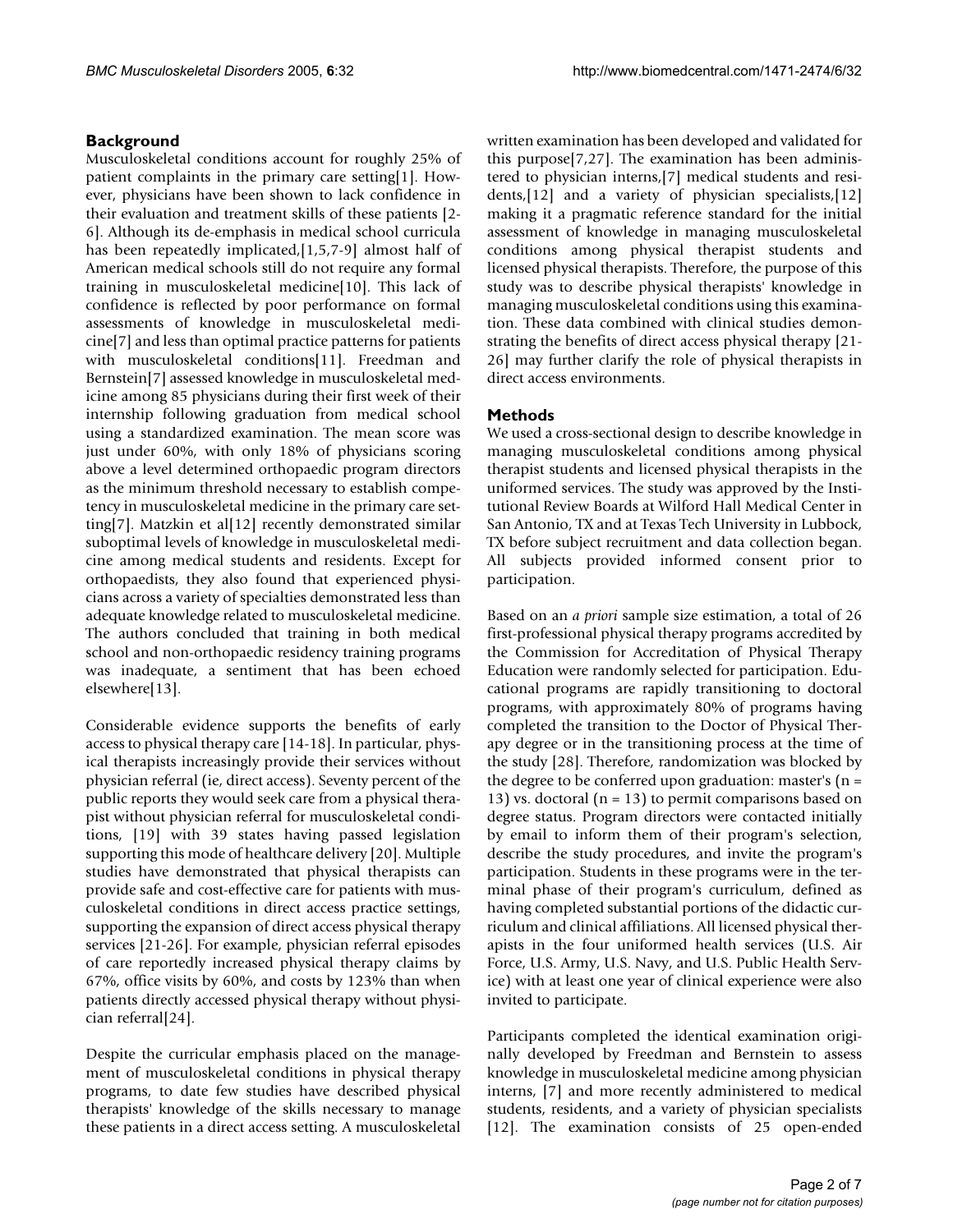questions that were selected based on commonly encountered musculoskeletal diagnoses encountered in the primary care setting (ie, fractures and dislocations, low back pain, sciatica, and arthritis) and consideration of orthopaedic emergencies that warrant immediate referral to an orthopaedic surgeon or the emergency department (ie, compartment syndrome, hip dislocation, etc.) [7]. Additional details related to the development and validation of the examination are reported elsewhere [7,27].

The examination was administered in a web-based format using Web Surveyor, version 3.6 (Web Surveyor Corporation, Herndon, VA). No time limit was imposed to be consistent with previous methodology [7,12]. Subject confidentiality was strictly maintained through assignment of a unique computer-generated code. Administration of the examination was preceded by a brief demographic survey that queried patients as to their educational background, board-certification status (Orthopaedic and/or Sports Clinical Specialist designation via the American Board of Physical Therapy Specialties), experience in different practice settings, and familiarity with the studies by Freedman and Bernstein [7,27]. Data from any therapists familiar with the studies by Freedman and Bernstein [7,27] were excluded from analysis because the examination questions and answer key were published verbatim in these manuscripts.

Educational programs were requested to have participants complete the study in a group setting with a proctor present (eg, a computer lab) when possible. This would insure that participants did not use any outside resources (ie, textbooks, information available on the internet, personal communication, etc.) to assist them in answering the questions. To maximize participation, however, programs were alternatively given the option to have participants complete the study on their own if a computer lab or similar arrangement was unavailable, or if a participant was not available at the designated time. Licensed physical therapists were also asked to complete the study in a proctored setting. All participants were queried at the end of the study as to whether they used any outside resources to assist them in the completion of the examination. The results of the demographic survey and content of the examination were stored in a secure, password-protected centralized database for subsequent analysis.

#### *Data analysis*

A total of 6 judges, blinded to the demographic survey results and whether the participant was a physical therapist student or licensed physical therapist scored blocks of 4–6 questions, resulting in each question being scored by two raters. Judges were physical therapist faculty with considerable experience in providing direct access care for patients with musculoskeletal conditions. Each rater was

also trained in the scoring procedures by one of the investigators. An overall score and passing rate were determined using identical procedures as those described by Freedman and Bernstein,[7] however a brief review is provided here. Each question was assigned a maximum possible of 1 point. Partial credit was assigned based on the criteria for partial credit outlined in the answer key [7]. Scores were not penalized for incorrect spelling. Sums of individual scores represented the overall score, which was multiplied by 4 to obtain a percentage score. Inter-rater reliability of the overall score was examined using the intraclass correlation coefficient (ICC), equation 3,1 [29]. The ICC and associated 95% confidence interval was 0.91 (0.89, 0.92). Given a sufficiently high reliability coefficient, only data from the first rater were used in the analysis. Using the results from a single rater is also consistent with the procedures utilized by Freedman and Bernstein [7]. Participants were judged to have passed the examination if their score exceeded the previously established threshold of 73.1% [7].

Descriptive statistics, including frequency counts for categorical variables and measures of central tendency and dispersion for continuous variables were calculated to summarize the data using SPSS for Windows 11.0.1 (Chicago, IL). Independent sample t-tests were used to directly compare differences in knowledge between educational programs conferring the doctoral versus master's degree and between licensed physical therapists who were boardcertified and those who were not. Differences in the passing rates among the physical therapist subgroups were examined using the Pearson chi-square statistic. The alpha-level was established *a priori* to be 0.05 utilizing a two-tailed test.

#### **Results**

174 physical therapist students across 12 out of the 26 (46%) randomly selected programs volunteered and completed the study, representing 52% of students within these programs. The mean age of physical therapist student participants was 26.7 (3.3) (range = 22–40). Ninetytwo percent of physical therapist student participants (n = 160) completed the study in a proctored setting. 63.8% of physical therapist students ( $n = 111$ ) were enrolled in doctoral degree programs. 182 licensed physical therapists in the uniformed services completed the study, representing 44% of uniformed physical therapists. The mean age of the licensed physical therapist participants was 37.7 (6.7) (range = 25–55). The average years of experience was 8.7 (6.3) (range =  $1-30$ ) and  $28.6%$  (n = 52) of licensed physical therapists were board-certified.

No participant reported having received assistance to complete the examination. One licensed physical therapist reported being familiar with the Freedman and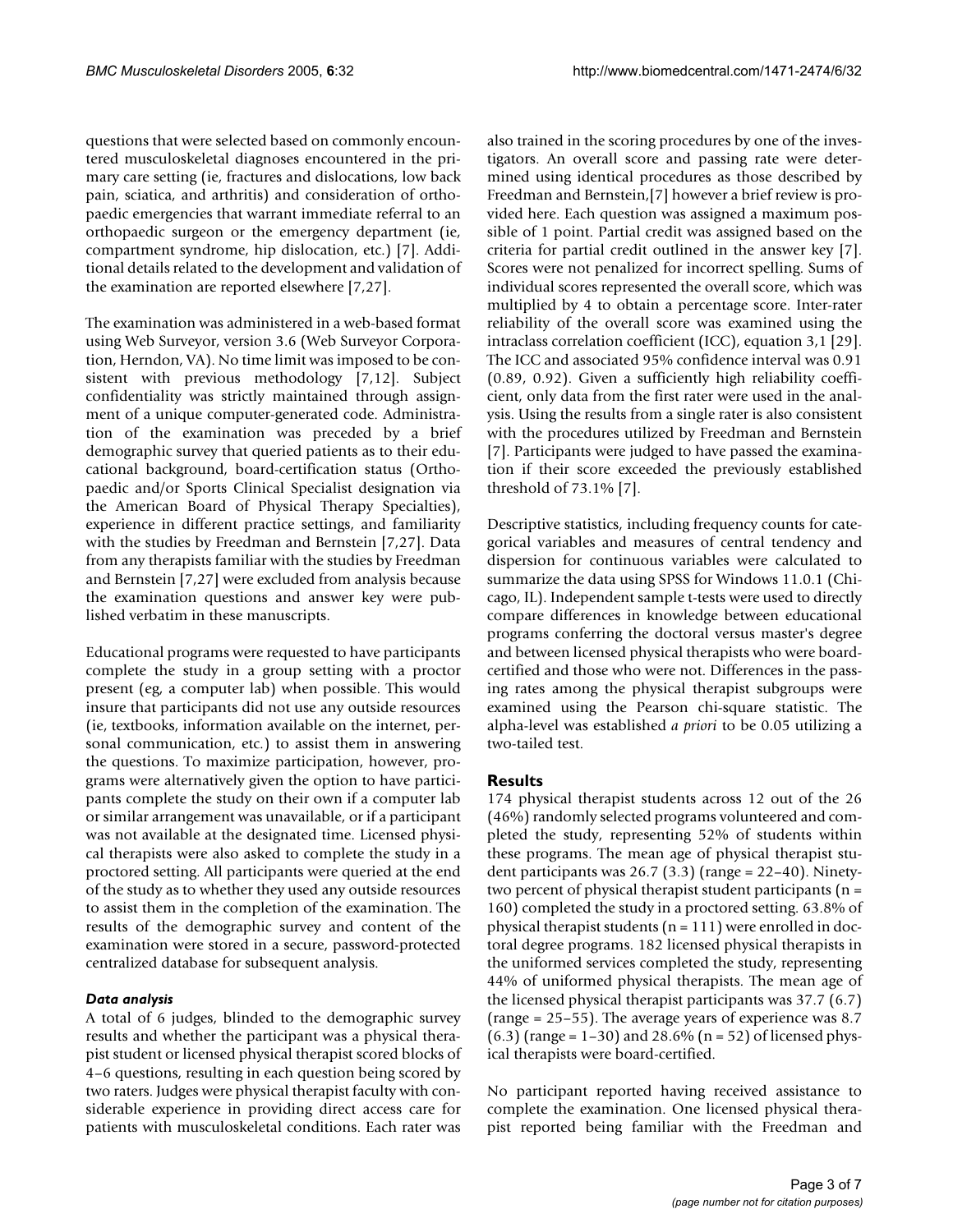

#### Overall scores on the musculoskeletal kno and previous data using the same examination among physicians **Figure 1** wledge examination among physical therapist students, licensed physical therapists,

Overall scores on the musculoskeletal knowledge examination among physical therapist students, licensed physical therapists, and previous data using the same examination among physicians. All physician-related data was derived from Matzkin et al,[12] except data for the subgroup of physician interns, which was derived from Freedman and Bernstein[7]. PT = physical therapist, Phys = physician, OCS = Orthopaedic Clinical Specialist, SCS = Sports Clinical Specialist, DPT = doctoral physical therapy program, MPT = master's physical therapy program, Ortho = orthopaedics, Other = anesthesia, emergency medicine. ophthalmology, radiology, and transitional, FP = family practice, GS = general surgery, Res = Resident, Peds = Pediatrics, Med = internal medicine, Med stu = medical student,  $OB =$  obstetrics-gynecology, and Psy = psychiatry

Bernstein studies, [7,27] thus these data were removed from the analysis. No differences in performance on the examination were observed between participants who completed the examination in a proctored versus an unproctored setting ( $p = 0.465$ ). Therefore, all responses were included in the analyses.

Overall scores among the physical therapist students and licensed physical therapists are reported in Figure 1. We did not directly compare the results between physical therapists and physicians using inferential statistics because the data from these groups were derived from unrelated studies. However, the identical examination and similar procedures were used in these studies, thus it is reasonable to discuss our findings in relation to the previous data among physicians. To facilitate this discussion, we superimpose the overall scores among the different physician subgroups with those of the different physical therapist subgroups. This provides a frame of reference for visualizing possible differences in knowledge related to managing musculoskeletal conditions between physical therapists and physicians (Figure 1).

Licensed physical therapists ( $n = 182$ ) achieved an average score of 75.9%, with an overall passing rate of 67%. Licensed physical therapists who were board-certified achieved significantly higher scores and passing rates than their non board-certified colleagues (Table [2\)](#page-4-0). Physical therapist students ( $n = 174$ ) achieved an average score of 66.2%, with an overall passing rate of 24%, versus a 19%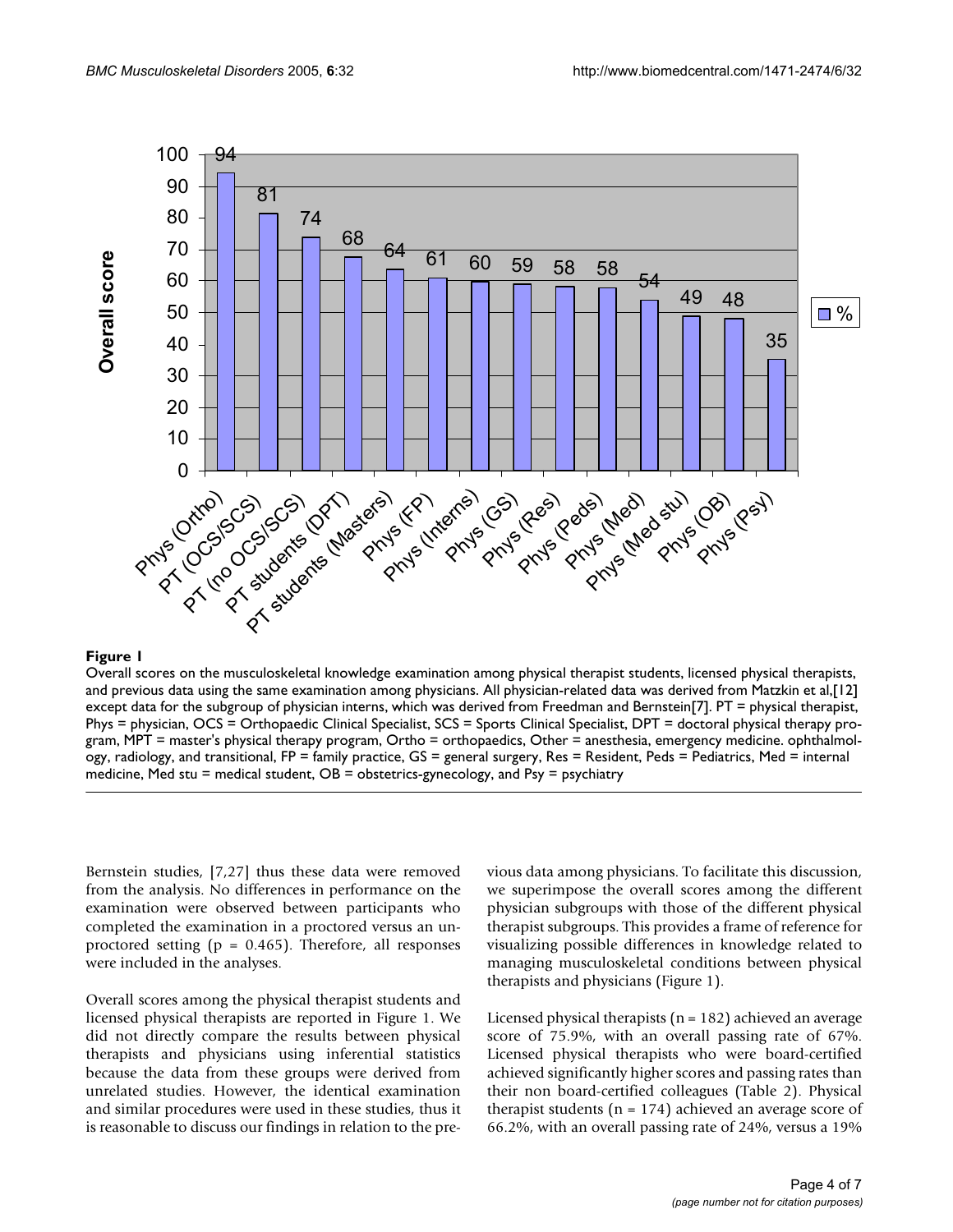<span id="page-4-1"></span>

| Table 1: Performance on the musculoskeletal knowledge examination between physical therapists enrolled in a program that confers |
|----------------------------------------------------------------------------------------------------------------------------------|
| a master's vs. a doctoral degree. (Participants were judged to have passed if their score exceeded 73.1%[7].)                    |

| Degree Status ( $n = 174$ )        | Master's ( $n = 63$ ) (95% CI) | Doctoral (n = 111) (95% CI) | p-value |
|------------------------------------|--------------------------------|-----------------------------|---------|
| Overall score                      | 63.6(60.6, 66.6)               | 67.6 (65.6, 69.6)           | .022    |
| Passing rate (Overall score >.731) | $.21$ (.11, .31)               | $.26$ (.18, .34)            | .416    |

<span id="page-4-0"></span>**Table 2: Performance on the musculoskeletal knowledge examination based on board-certification status. (Participants were judged to have passed if their score exceeded 73.1%[7].)**

| Board-certification (OCS and/or SCS) (n = 182) | Yes (n = 52) (95% CI) | No (n = 130) (95% CI) | p-value |
|------------------------------------------------|-----------------------|-----------------------|---------|
| Overall score                                  | 81.3 (79.2, 83.4)     | 73.7 (71.9, 75.5)     | < 001   |
| Passing rate                                   | $.88$ $(.80, .97)$    | $.58$ $(.50, .67)$    | < 001   |

passing rate among physician interns [7]. Physical therapist students enrolled in programs conferring the doctoral degree achieved significantly higher scores than students enrolled in programs conferring the master's degree, although passing rates were statistically similar (Table [1\)](#page-4-1).

#### **Discussion**

Physicians assessed in the study by Freedman and Bernstein had just begun their internship year, [7] and Matzkin et al [12] reported data from medical students, residents, and a variety of physician specialists. Given the spectrum of physician experience levels and specialties represented in previous studies, [7,12] these data offer a compelling reference standard for at least a preliminary discussion related to the preparation of physical therapists versus physicians with respect to managing musculoskeletal conditions. It also seems reasonable to make preliminary general observations about possible differences between physical therapists and physicians since we used the identical examination and administered the examination using similar procedures as those used in the previous studies [7,12].

Figure 1 reveals that both physical therapist students and licensed physical therapists tended to have higher levels of knowledge in managing musculoskeletal conditions than medical students, physician interns and residents, and all physician specialists except for orthopaedists. This trend may seem somewhat intuitive since topics related to managing musculoskeletal conditions are emphasized in physical therapy curricula. However, data were previously lacking to support this contention. It is important to consider that the physician data were derived from unrelated studies, [7,12] thus we discuss our results in general terms in relation to the previous studies among physicians [7,12]. The implication that physical therapists have higher levels of knowledge in managing musculoskeletal conditions than physicians provide impetus for further prospective research in this area.

It could be argued that performance among physical therapist students remains suboptimal, supported by the fact that physical therapist students overall achieved an average score of 66.2%. However, the average score among medical students and interns (the most comparable physician group) was 49% [12] and 60%, [7] respectively. One of the primary curricular areas more heavily emphasized in doctoral physical therapy educational programs is the differential diagnosis of these conditions, a proficiency necessary for competence in more autonomous practice settings such as primary care [30]. Although passing rates were statistically similar, overall scores among physical therapists enrolled in doctoral programs was significantly higher than for master's programs (Table [1\)](#page-4-1). These data provide preliminary evidence that an increased focus on the diagnosis of commonly encountered musculoskeletal conditions and orthopaedic emergencies is occurring in the curricula of doctoral physical therapy programs. However, a threshold of 73.1% was established by orthopaedic program directors as a minimum level of knowledge necessary for competency in musculoskeletal medicine. Given similar passing rates, and in light of increasing availability of direct access care for patients with musculoskeletal conditions, orthopaedic curricula among doctoral physical therapy programs should continue to be enhanced.

Both physicians and physical therapists are at a relative early juncture in their clinical education upon graduation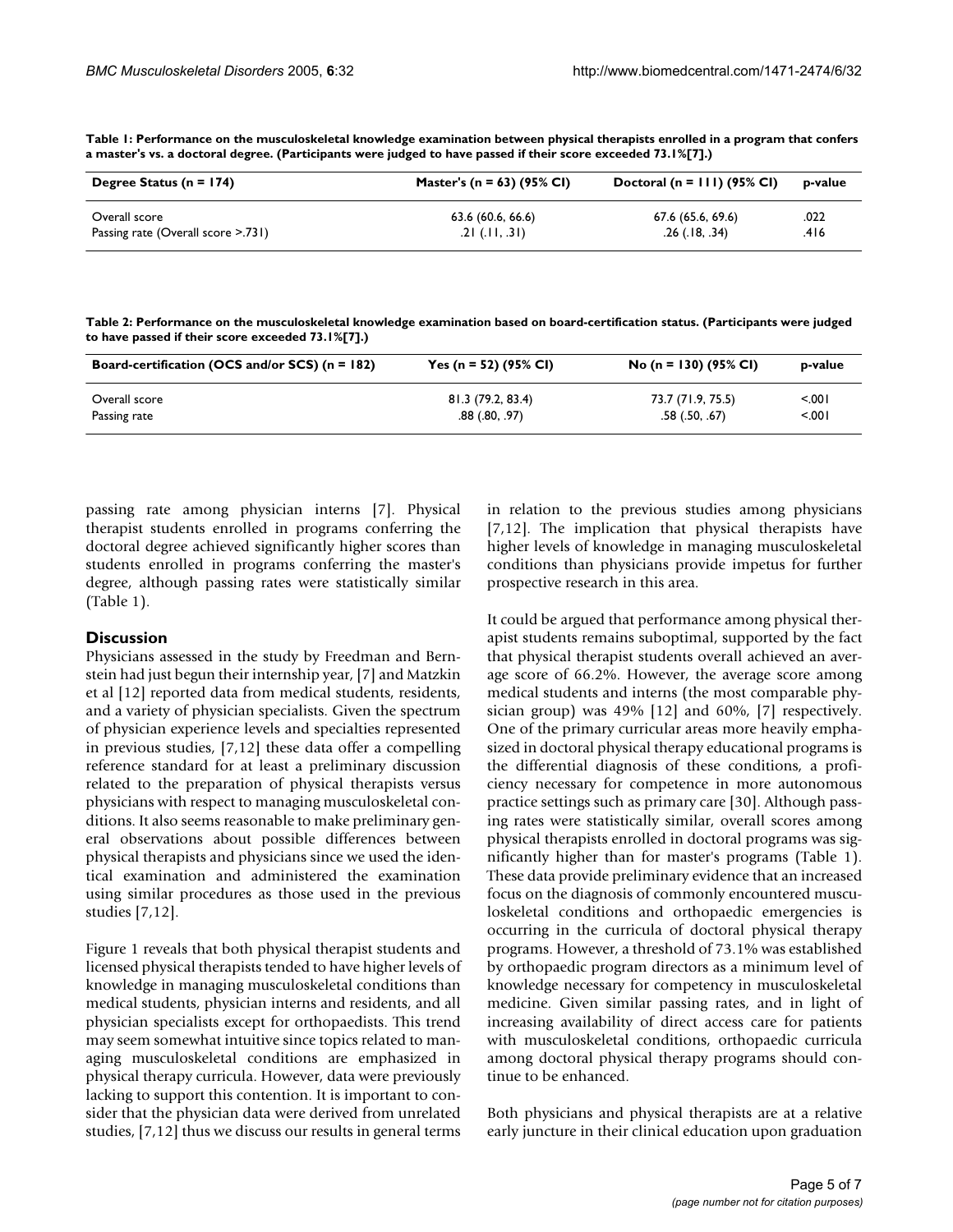from medical school or physical therapy school, thus they might be expected to have scores below the level established by residency program directors. However, the licensed physical therapists in this study demonstrated higher levels of knowledge in managing musculoskeletal conditions than physical therapist students and all physician subgroups, except for orthopaedists (Figure 1). Licensed physical therapists achieved an average score of 75.9% and an overall passing rate of 67%. This seems to be markedly improved compared to the passing rate amongst all physician subgroups except orthopaedists [12]. Furthermore, most physicians, and with increasing frequency physical therapists, receive graduate medical education in the form of clinical residencies which lead to board certification. In fact, board certification in orthopaedic physical therapy represents the largest area of specialization by physical therapists [31]. One of the key findings from this study was that performance among licensed physical therapists who were board-certified was significantly better when compared to their non boardcertified colleagues, lending further credibility to the physical therapist board-certification process, which was not initiated until the 1980s.

Several limitations should be considered. Similar to medical education, physical therapy educational programs do not utilize standardized curricula, thus exposure to didactic and clinical education experiences related to the management of musculoskeletal conditions differs. Physical therapists with a stronger background in this area may have achieved higher scores than with less exposure to an orthopaedic curricula. Content of the examination was also primarily focused on the differential diagnosis of commonly encountered musculoskeletal diagnoses in a primary care setting (ie, fractures and dislocations, low back pain, sciatica, and arthritis) and orthopaedic emergencies that warrant immediate referral to an orthopaedic surgeon or the emergency department (ie, compartment syndrome, hip dislocation, etc.) [7]. Therefore, these data may not be generalizable to other physical therapy practice settings. We invited volunteer physical therapist students and licensed physical therapists to participate, thus the potential for selection bias cannot be excluded. However, physician participants in the study by Matzkin et al [12] were also volunteers, posing a similar limitation that likely mitigates any potential bias in discussing our results in relation to this study. Furthermore, although the examination in the Freedman and Bernstein study [7] was apparently completed by all physicians in the intern class, the examination was only administered to one class [7]. The fact that physical therapist students from a wide variety of programs and licensed physical therapists in geographical locations throughout the country participated in this study increases the generalizability of the findings. Future research could be performed to determine if the results demonstrated among licensed physical therapists in the uniformed services who participated in this study would be similar to the results among a group of civilian physical therapists.

## **Conclusion**

The results of this study corroborate existing clinical studies demonstrating that physical therapists can provide safe and effective care for patients with musculoskeletal conditions in a direct access setting [21-26]. In comparison to previous studies among physicians, [7,12] physical therapists demonstrated higher levels of knowledge in managing musculoskeletal conditions than medical students, physician interns and residents, and most physician specialists except for orthopaedists. Physical therapist students enrolled in educational programs conferring the doctoral degree achieved higher scores than their peers enrolled in programs conferring the master's degree. Furthermore, licensed physical therapists who were boardcertified achieved higher scores and passing rates than their colleagues who were not board-certified. Nevertheless, despite the benefits of early access to physical therapy [14-17] and favorable legislation in most states, [20] the primary barrier to patients receiving physical therapy services without physician referral is that claims are infrequently reimbursed by third party payers. Combined with existing evidence demonstrating that physical therapists are capable of providing safe and effective care for patients with musculoskeletal conditions in a direct access setting at a reduced cost to the healthcare system and employers, the results of this study may have implications for health and public policy decisions regarding the care of patients with musculoskeletal conditions.

## **Competing interests**

None of the authors of this manuscript have any relevant conflict of interest, financial or otherwise. This study was supported by a grant from the Sports Physical Therapy Section of the American Physical Therapy Association, Inc. The funding organization had no role in the design and conduct of the study, to include data collection; management, analysis, or interpretation of the data. The funding organization was also not involved in the preparation of this manuscript, nor has it been asked to review and/or approve this submission.

## **Authors' contributions**

JC designed and coordinated the study, performed the statistical analysis, and drafted the manuscript. JW assisted with the study design and drafting of the manuscript. PS developed the web survey instrument and provided oversight for the technical aspects of the survey administration. MP coordinated with the first-professional programs and assisted in the data analysis. TF conceived the idea and assisted with study design and analysis. AD assisted